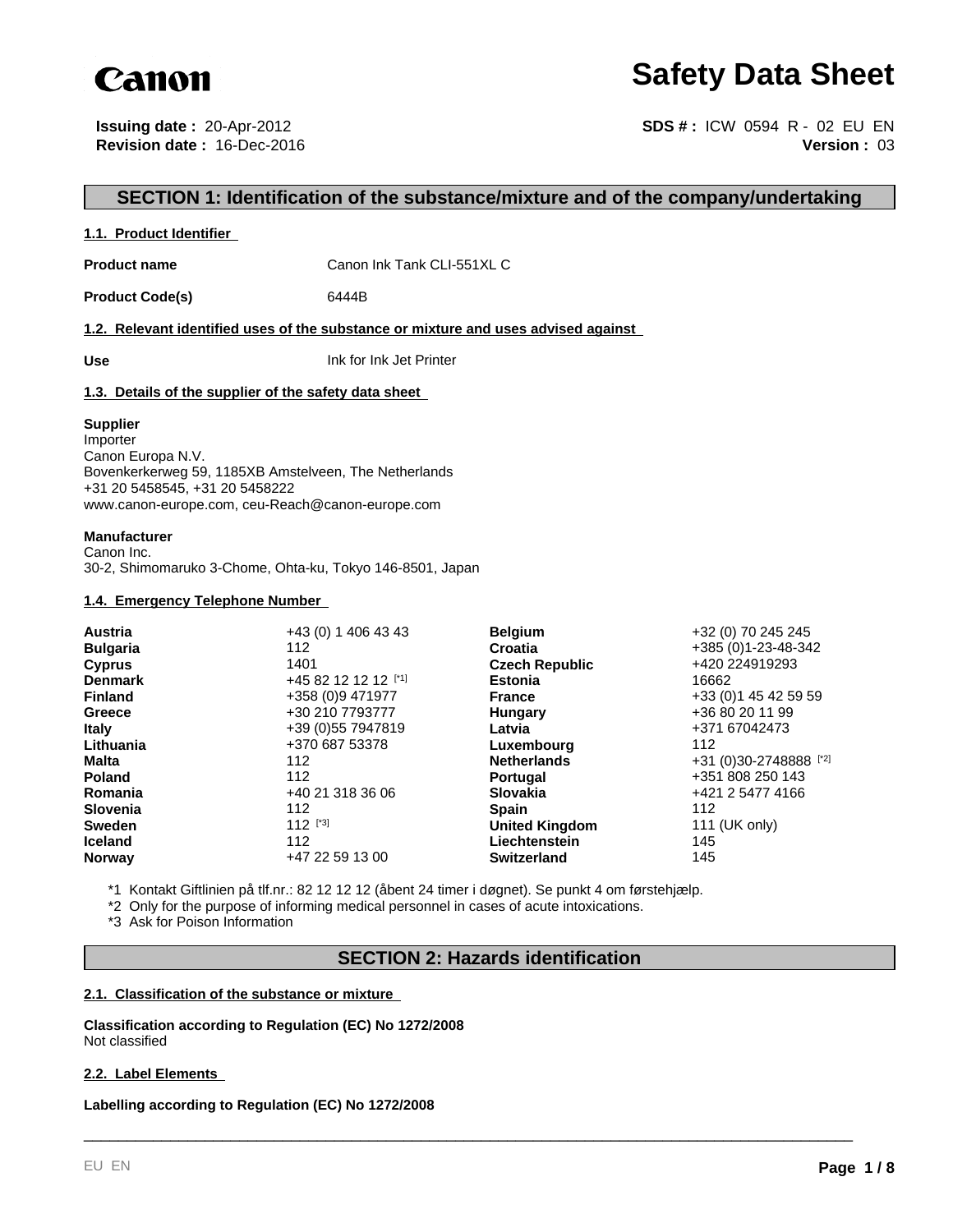**Hazard pictograms** Not required

**Signal word** Not required

#### **Hazard statements** Not required

#### **Precautionary statements** Not required

# **Other Information**

Contains 1,2-benzisothiazol-3(2H)-one. May produce an allergic reaction. Contains less than 30% of components with unknown hazards to the aquatic environment.

# **2.3. Other Hazards**

None

# **SECTION 3: Composition/information on ingredients**

\_\_\_\_\_\_\_\_\_\_\_\_\_\_\_\_\_\_\_\_\_\_\_\_\_\_\_\_\_\_\_\_\_\_\_\_\_\_\_\_\_\_\_\_\_\_\_\_\_\_\_\_\_\_\_\_\_\_\_\_\_\_\_\_\_\_\_\_\_\_\_\_\_\_\_\_\_\_\_\_\_\_\_\_\_\_\_\_\_

# **3.2. Mixtures**

| <b>Chemical name</b>            | <b>CAS-No</b> | <b>EC-No</b> | <b>REACH registration</b><br>number | Weight %  | <b>Classification (Reg.</b><br>1272/2008)                                                                         | Note to<br><b>Other</b><br><b>Hazards</b> |
|---------------------------------|---------------|--------------|-------------------------------------|-----------|-------------------------------------------------------------------------------------------------------------------|-------------------------------------------|
| Glycerin                        | $56 - 81 - 5$ | 200-289-5    | None                                | $5 - 10$  | None                                                                                                              |                                           |
| Ethylene urea                   | 120-93-4      | 204-436-4    | 01-2119980933-25-xxxx               | $5 - 10$  | Eye Irrit. 2 (H319)                                                                                               |                                           |
| Substituted phthalocyanine salt | <b>CBI</b>    | <b>CBI</b>   | <b>CBI</b>                          | 1 - 5     | Eye Dam. 1 (H318)<br>Aquatic Chronic 3 (H412)                                                                     |                                           |
| Substituted phthalocyanine salt | <b>CBI</b>    | <b>CBI</b>   | None                                | $1 - 5$   | None                                                                                                              |                                           |
| Glycol                          | CBI           | <b>CBI</b>   | <b>CBI</b>                          | $10 - 15$ | None                                                                                                              |                                           |
| 1,2-benzisothiazol-3(2H)-one    | 2634-33-5     | 220-120-9    | None                                | < 0.05    | Acute Tox. 4 (H302)<br>Skin Irrit. 2 (H315)<br>Eye Dam. 1 (H318)<br>Skin Sens. 1 (H317)<br>Aquatic Acute 1 (H400) |                                           |
| Water                           | 7732-18-5     | 231-791-2    | None                                | $60 - 80$ | <b>I</b> None                                                                                                     |                                           |

Full texts of Hazard statement(s) are listed in SECTION 16

Note to Other Hazards : The following substance(s) is (are) marked with (1), (2) and/or (3)

- (1) Substance for which EU Occupational Exposure Limit(s) is (are) established (See SECTION 8)

- (2) PBT substance or vPvB substance under Regulation (EC) No 1907/2006

- (3) Substance listed in Candidate List of SVHC for Authorisation under Regulation (EC) No 1907/2006

# **SECTION 4: First aid measures**

# **4.1. Description of first aid measures**

| <b>Eye Contact</b>  | Flush with plenty of water. Get medical attention immediately if symptoms occur.                            |
|---------------------|-------------------------------------------------------------------------------------------------------------|
| <b>Skin Contact</b> | Wash off immediately with soap and plenty of water. Get medical attention immediately if<br>symptoms occur. |
| Ingestion           | Rinse mouth. Drink 1 or 2 glasses of water. Get medical attention immediately if symptoms<br>occur.         |
| <b>Inhalation</b>   | Move to fresh air. Get medical attention immediately if symptoms occur.                                     |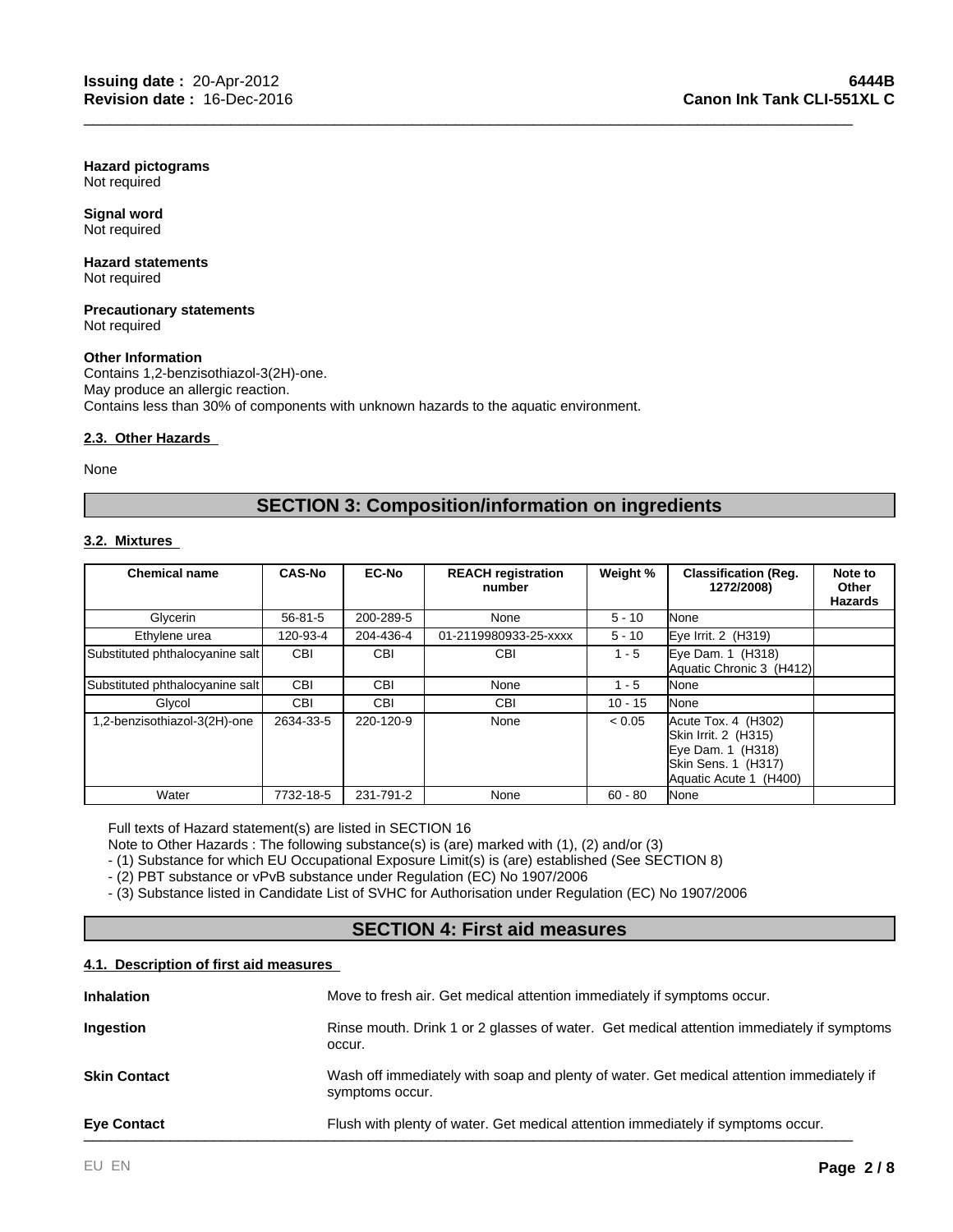#### **4.2. Most important symptoms and effects, both acute and delayed**

| <b>Inhalation</b>      | None under normal use. Symptoms of overexposure are dizziness, headache, tiredness,<br>nausea, unconsciousness, cessation of breathing. |
|------------------------|-----------------------------------------------------------------------------------------------------------------------------------------|
| <b>Ingestion</b>       | None under normal use. Ingestion may cause gastrointestinal irritation, nausea, vomiting<br>and diarrhea.                               |
| <b>Skin Contact</b>    | None under normal use.                                                                                                                  |
| <b>Eye Contact</b>     | None under normal use. May cause slight irritation.                                                                                     |
| <b>Chronic Effects</b> | None under normal use.                                                                                                                  |

\_\_\_\_\_\_\_\_\_\_\_\_\_\_\_\_\_\_\_\_\_\_\_\_\_\_\_\_\_\_\_\_\_\_\_\_\_\_\_\_\_\_\_\_\_\_\_\_\_\_\_\_\_\_\_\_\_\_\_\_\_\_\_\_\_\_\_\_\_\_\_\_\_\_\_\_\_\_\_\_\_\_\_\_\_\_\_\_\_

**4.3. Indication of any immediate medical attention and special treatment needed** 

None

# **SECTION 5: Firefighting measures**

# **5.1. Extinguishing media**

#### **Suitable extinguishing media** Use CO<sub>2</sub>, water, dry chemical, or foam.

**Unsuitable extinguishing media**

None

# **5.2. Special hazards arising from the substance or mixture**

**Special Hazard** None

**Hazardous combustion products** Carbon dioxide (CO 2), Carbon monoxide (CO)

# **5.3. Advice for firefighters**

**Special protective equipment for fire-fighters** None

# **SECTION 6: Accidental release measures**

\_\_\_\_\_\_\_\_\_\_\_\_\_\_\_\_\_\_\_\_\_\_\_\_\_\_\_\_\_\_\_\_\_\_\_\_\_\_\_\_\_\_\_\_\_\_\_\_\_\_\_\_\_\_\_\_\_\_\_\_\_\_\_\_\_\_\_\_\_\_\_\_\_\_\_\_\_\_\_\_\_\_\_\_\_\_\_\_\_

# **6.1. Personal precautions, protective equipment and emergency procedures**

Avoid contact with skin, eyes and clothing.

# **6.2. Environmental Precautions**

Keep out of waterways.

# **6.3. Methods and material for containment and cleaning up**

Wipe up with adsorbent material (e.g. cloth, fleece).

# **6.4. Reference to other sections**

None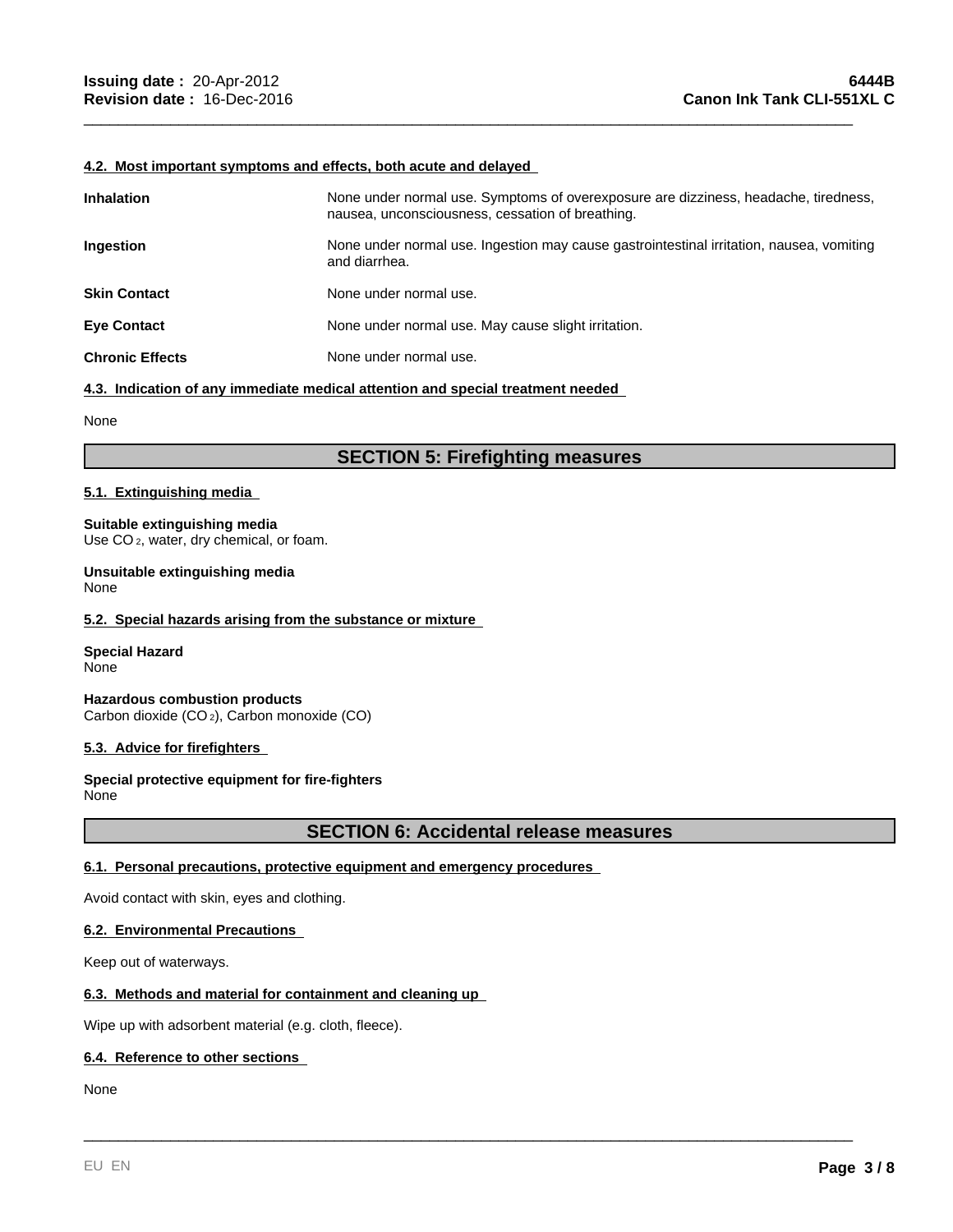# **SECTION 7: Handling and storage**

\_\_\_\_\_\_\_\_\_\_\_\_\_\_\_\_\_\_\_\_\_\_\_\_\_\_\_\_\_\_\_\_\_\_\_\_\_\_\_\_\_\_\_\_\_\_\_\_\_\_\_\_\_\_\_\_\_\_\_\_\_\_\_\_\_\_\_\_\_\_\_\_\_\_\_\_\_\_\_\_\_\_\_\_\_\_\_\_\_

# **7.1. Precautions for safe handling**

Avoid contact with skin, eyes and clothing. Clean contaminated surface thoroughly. Use with adequate ventilation.

### **7.2. Conditions for safe storage, including any incompatibilities**

Keep in a dry, cool and well-ventilated place. Keep out of the reach of children. Keep away from direct sunlight. Keep away from heat and sources of ignition.

### **7.3. Specific end uses**

Ink for Ink Jet Printer. Obtain special instructions before use.

# **SECTION 8: Exposure controls/personal protection**

### **8.1. Control parameters**

#### **Exposure Limits**

| <b>Chemical name</b>      | <b>EU OEL</b>                                             | <b>Austria</b>                | <b>Belgium</b>                                                   | <b>Bulgaria</b>                                                                             | <b>Cyprus</b>                                                                                                |
|---------------------------|-----------------------------------------------------------|-------------------------------|------------------------------------------------------------------|---------------------------------------------------------------------------------------------|--------------------------------------------------------------------------------------------------------------|
| Glycerin<br>$56 - 81 - 5$ | None                                                      | None                          | TWA: $10 \text{ mg/m}^3$                                         | None                                                                                        | None                                                                                                         |
| <b>Chemical name</b>      | <b>Czech Republic</b>                                     | <b>Denmark</b>                | <b>Finland</b>                                                   | <b>France</b>                                                                               | Germany                                                                                                      |
| Glycerin<br>$56 - 81 - 5$ | TWA: $10 \text{ mg/m}^3$<br>Ceiling: 15 mg/m <sup>3</sup> | None                          | TWA: $20 \text{ mg/m}^3$                                         | TWA: $10 \text{ mg/m}^3$                                                                    | DFG TWA: 200 mg/m <sup>3</sup><br>inhalable fraction<br>Ceiling / Peak: 400<br>$mq/m3$ inhalable<br>fraction |
| <b>Chemical name</b>      | Greece                                                    | <b>Hungary</b>                | <b>Ireland</b>                                                   | <b>Italy</b>                                                                                | <b>Netherlands</b>                                                                                           |
| Glycerin<br>$56 - 81 - 5$ | TWA: $10 \text{ mg/m}^3$                                  | None                          | TWA: $10 \text{ mg/m}^3$ mist<br>STEL: 30 mg/m <sup>3</sup> mist | None                                                                                        | None                                                                                                         |
| <b>Chemical name</b>      | <b>Poland</b>                                             | Portugal                      | <b>Romania</b>                                                   | <b>Slovakia</b>                                                                             | <b>Spain</b>                                                                                                 |
| Glycerin<br>$56 - 81 - 5$ | TWA: $10 \text{ mg/m}^3$<br>inhalable fraction            | TWA: 10 mg/m $3$ mist         | None                                                             | None                                                                                        | TWA: $10 \text{ mg/m}^3$ mist                                                                                |
| <b>Chemical name</b>      | <b>Sweden</b>                                             | <b>United Kingdom</b>         | <b>Norway</b>                                                    | <b>Switzerland</b>                                                                          | <b>Turkey</b>                                                                                                |
| Glycerin<br>$56 - 81 - 5$ | None                                                      | TWA: $10 \text{ mg/m}^3$ mist | None                                                             | TWA: $50 \text{ mg/m}^3$<br>inhalable dust<br>STEL: 100 mg/m <sup>3</sup><br>inhalable dust | None                                                                                                         |

### **8.2. Exposure controls**

**Appropriate engineering controls** None under normal use conditions.

#### **Individual protection measures, such as personal protective equipment**

| Not required under normal use. |
|--------------------------------|
| Not required under normal use. |
| Not required under normal use. |
| Not Applicable                 |
|                                |

# **SECTION 9: Physical and chemical properties**

# **9.1. Information on basic physical and chemical properties**

| Appearance     | Cyan : Liquid     |
|----------------|-------------------|
| Odor           | Slight odor       |
| Odor threshold | No data available |
| рH             | 7 - 9             |

\_\_\_\_\_\_\_\_\_\_\_\_\_\_\_\_\_\_\_\_\_\_\_\_\_\_\_\_\_\_\_\_\_\_\_\_\_\_\_\_\_\_\_\_\_\_\_\_\_\_\_\_\_\_\_\_\_\_\_\_\_\_\_\_\_\_\_\_\_\_\_\_\_\_\_\_\_\_\_\_\_\_\_\_\_\_\_\_\_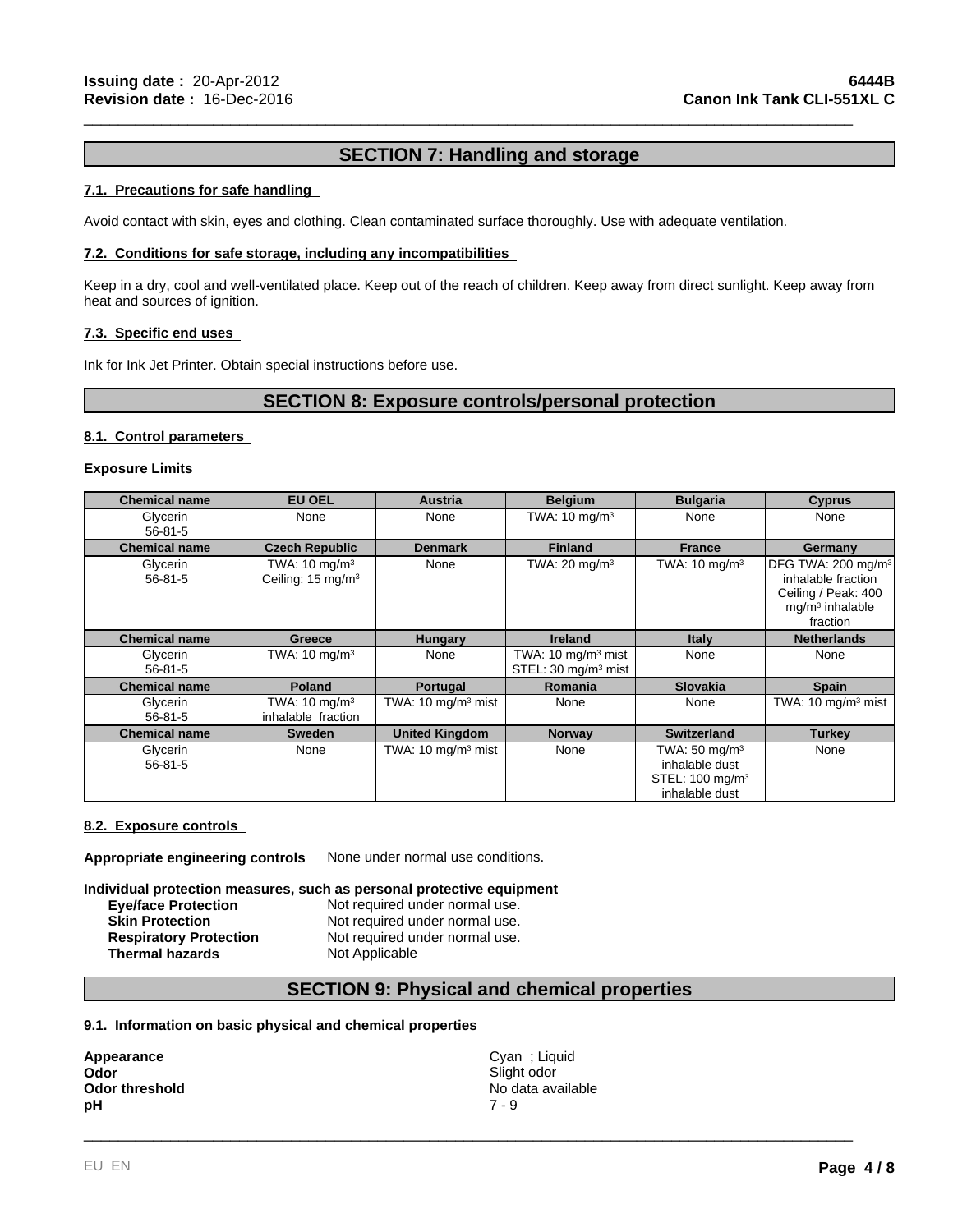**Evaporation Rate Example 2018** No data available<br> **Elammability (solid, gas)** Not Applicable **Notically Flammability (solid, gas) Flammability Limits in Air Upper Flammability Limit** None; estimated **Lower Flammability Limit** None; estimated **Vapor pressure** No data available No data available **Vapor density No data available No data available Relative density** 1.0 - 1.1 **Solubility(ies)** Water; miscible **Partition coefficient: n-octanol/water** No data available<br> **Autoignition Temperature (°C)** None: estimated **Explosive properties**<br> **Explosive properties**<br> **Oxidizing properties**<br> **None:** estimated **Oxidizing properties Melting/Freezing point (°C) Autoignition Temperature (°C) Decomposition Temperature (°C) Boiling Point/Range (°C) Viscosity (mPa s)**

No data available **Flash Point (°C)** > 93.0°C (Tag. Closed Cup.); estimated No data available

> No data available  $1 - 5$

\_\_\_\_\_\_\_\_\_\_\_\_\_\_\_\_\_\_\_\_\_\_\_\_\_\_\_\_\_\_\_\_\_\_\_\_\_\_\_\_\_\_\_\_\_\_\_\_\_\_\_\_\_\_\_\_\_\_\_\_\_\_\_\_\_\_\_\_\_\_\_\_\_\_\_\_\_\_\_\_\_\_\_\_\_\_\_\_\_

# **9.2. Other Information**

No data available

# **SECTION 10: Stability and reactivity**

#### **10.1. Reactivity**

None

#### **10.2. Chemical stability**

**Stable** 

# **10.3. Possibility of Hazardous Reactions**

None

# **10.4. Conditions to Avoid**

None

#### **10.5. Incompatible materials**

Acids, Bases, Oxidizing agents, Reducing agents.

#### **10.6. Hazardous Decomposition Products**

Carbon dioxide (CO 2), Carbon monoxide (CO), and/or Ammonia.

# **SECTION 11: Toxicological information**

\_\_\_\_\_\_\_\_\_\_\_\_\_\_\_\_\_\_\_\_\_\_\_\_\_\_\_\_\_\_\_\_\_\_\_\_\_\_\_\_\_\_\_\_\_\_\_\_\_\_\_\_\_\_\_\_\_\_\_\_\_\_\_\_\_\_\_\_\_\_\_\_\_\_\_\_\_\_\_\_\_\_\_\_\_\_\_\_\_

#### **11.1. Information on toxicological effects**

| <b>Acute toxicity</b>             | No data available                            |
|-----------------------------------|----------------------------------------------|
| <b>Skin corrosion/irritation</b>  | Non-irritant (Estimate) (OECD Guideline)     |
| Serious eye damage/eye irritation | Minimal irritant (Estimate) (OECD Guideline) |
| <b>Sensitization</b>              | Non-sensitizer (Estimate) (OECD Guideline)   |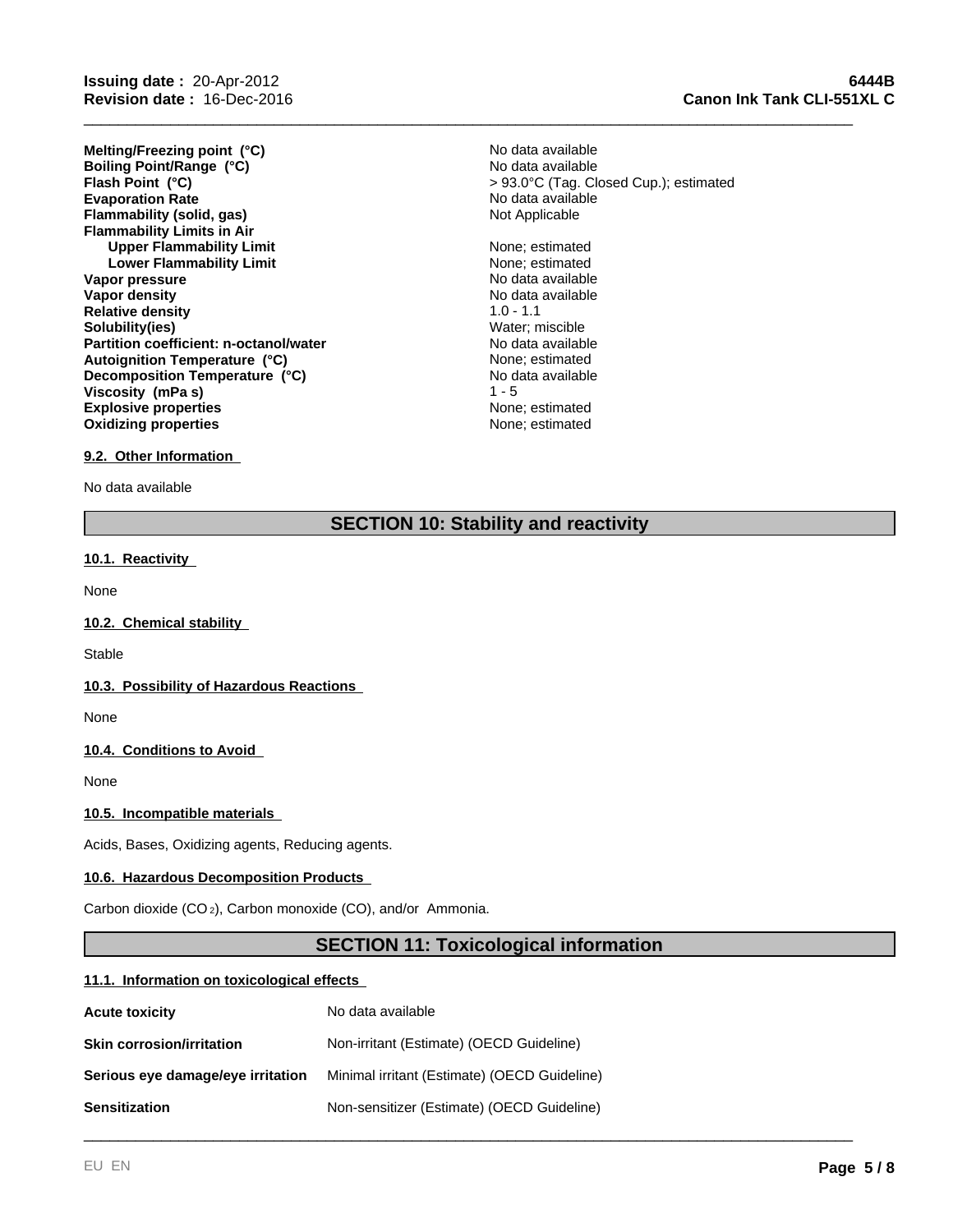| Germ cell mutagenicity          | Ames test: Negative |
|---------------------------------|---------------------|
| Carcinogenicity                 | No data available   |
| <b>Reproductive Toxicity</b>    | No data available   |
| <b>STOT - single exposure</b>   | No data available   |
| <b>STOT - repeated exposure</b> | No data available   |
| <b>Aspiration hazard</b>        | No data available   |
| <b>Other Information</b>        | No data available   |

# **SECTION 12: Ecological information**

\_\_\_\_\_\_\_\_\_\_\_\_\_\_\_\_\_\_\_\_\_\_\_\_\_\_\_\_\_\_\_\_\_\_\_\_\_\_\_\_\_\_\_\_\_\_\_\_\_\_\_\_\_\_\_\_\_\_\_\_\_\_\_\_\_\_\_\_\_\_\_\_\_\_\_\_\_\_\_\_\_\_\_\_\_\_\_\_\_

# **12.1. Toxicity**

**Ecotoxicity effects** No data available

# **12.2. Persistence and degradability**

No data available

# **12.3. Bioaccumulative potential**

No data available

# **12.4. Mobility in soil**

No data available

# **12.5. Results of PBT and vPvB assessment**

This preparation contains no substance considered to be persistent, bioaccumulating nor toxic (PBT). This preparation contains no substance considered to be very persistent nor very bioaccumulating (vPvB).

# **12.6. Other adverse effects**

No data available

# **SECTION 13: Disposal considerations**

# **13.1. Waste treatment methods**

Dispose of in accordance with local regulations.

# **SECTION 14: Transport information**

\_\_\_\_\_\_\_\_\_\_\_\_\_\_\_\_\_\_\_\_\_\_\_\_\_\_\_\_\_\_\_\_\_\_\_\_\_\_\_\_\_\_\_\_\_\_\_\_\_\_\_\_\_\_\_\_\_\_\_\_\_\_\_\_\_\_\_\_\_\_\_\_\_\_\_\_\_\_\_\_\_\_\_\_\_\_\_\_\_

None **14.3. Transport Hazard Class 14.1. UN number**  None None **14.4. Packing Group**  None **14.2. UN Proper Shipping Name**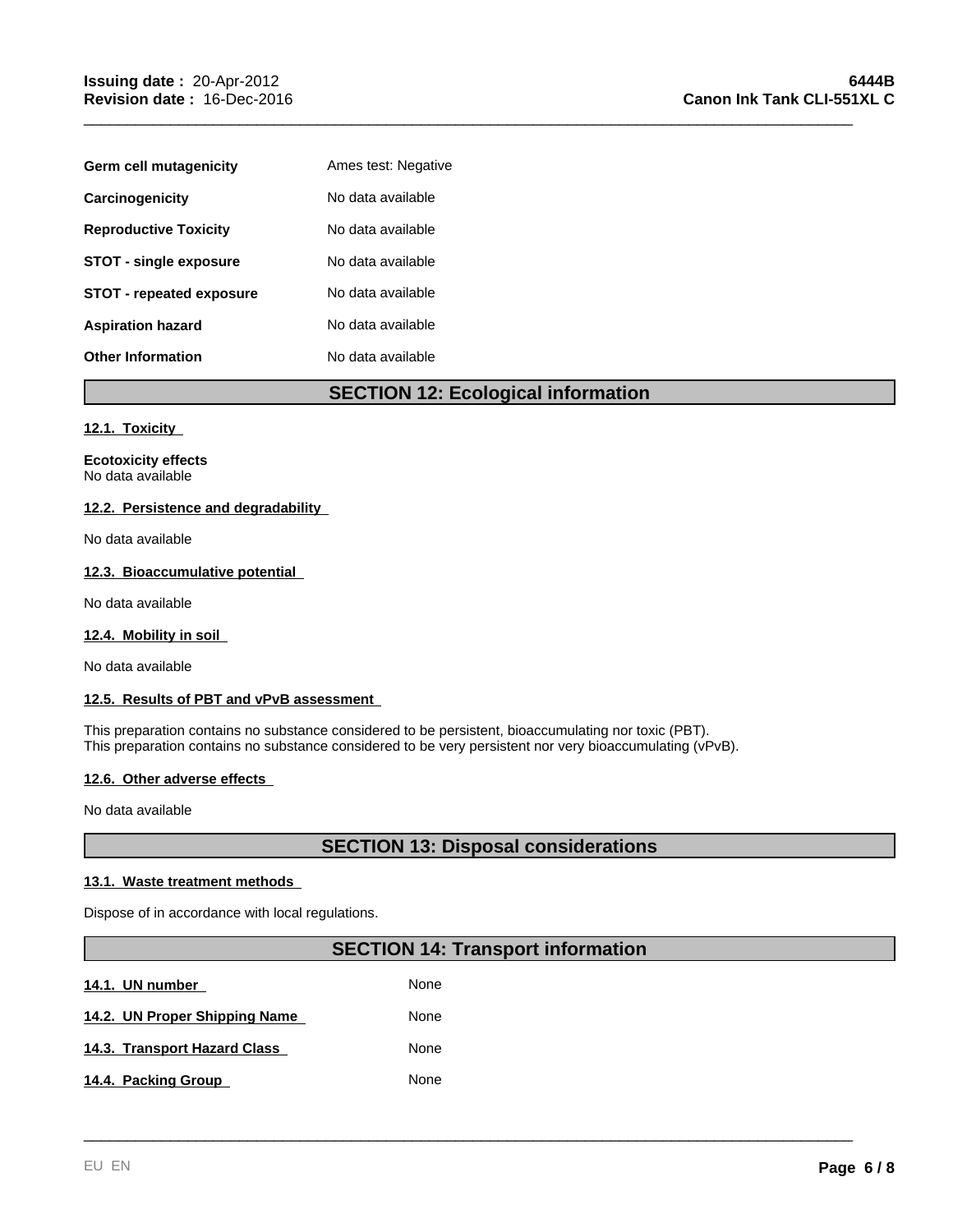#### **14.5. Environmental Hazards**

**14.6. Special Precautions for users** 

IATA: Not regulated

\_\_\_\_\_\_\_\_\_\_\_\_\_\_\_\_\_\_\_\_\_\_\_\_\_\_\_\_\_\_\_\_\_\_\_\_\_\_\_\_\_\_\_\_\_\_\_\_\_\_\_\_\_\_\_\_\_\_\_\_\_\_\_\_\_\_\_\_\_\_\_\_\_\_\_\_\_\_\_\_\_\_\_\_\_\_\_\_\_

No special environmental precautions required.

**14.7. Transport in bulk according to Annex II of**  Not Applicable

**MARPOL and the IBC Code** 

# **SECTION 15: Regulatory information**

# **15.1. Safety, health and environmental regulations/legislation specific for the substance or mixture**

| (EC) No 1907/2006 Authorisation | Not regulated |
|---------------------------------|---------------|
| (EC) No 1907/2006 Restriction   | Not regulated |
| (EC) No 1005/2009               | Not regulated |
| (EC) No 850/2004                | Not regulated |
| (EU) No 649/2012                | Not regulated |
| <b>Other Information</b>        | None          |

# **15.2. Chemical safety assessment**

None

# **SECTION 16: Other information**

# **Full text of H-Statements referred to under sections 2 and 3**

H302 - Harmful if swallowed

H315 - Causes skin irritation

H317 - May cause an allergic skin reaction

H318 - Causes serious eye damage

H319 - Causes serious eye irritation

H400 - Very toxic to aquatic life

H412 - Harmful to aquatic life with long lasting effects

# **Key literature references and sources for data**

- World Health Organization International Agency for Research on Cancer, IARC Monographs on the Evaluation on the Carcinogenic Risk of Chemicals to Humans

- EU Regulation (EC) No 1907/2006, (EC) No 1272/2008, (EC) No 1005/2009, (EC) No 850/2004, (EU) No 649/2012

# **Key or legend to abbreviations and acronyms used in the safety data sheet**

- PBT: Persistent, Bioaccumulative and Toxic

- vPvB: very Persistent and very Bioaccumulative
- SVHC: Substances of Very High Concern

- EU OEL: Occupational exposure limits at Union level under Directive 2004/37/EC, 98/24/EC, 91/322/EEC, 2000/39/EC, 2006/15/EC and 2009/161/EU.

\_\_\_\_\_\_\_\_\_\_\_\_\_\_\_\_\_\_\_\_\_\_\_\_\_\_\_\_\_\_\_\_\_\_\_\_\_\_\_\_\_\_\_\_\_\_\_\_\_\_\_\_\_\_\_\_\_\_\_\_\_\_\_\_\_\_\_\_\_\_\_\_\_\_\_\_\_\_\_\_\_\_\_\_\_\_\_\_\_

- TWA: Time Weighted Average

- STEL: Short Term Exposure Limit
- IARC: International Agency for Research on Cancer

- IATA: International Air Transport Association

- CBI: Confidential Business Information

| <b>Issuing date:</b>  | 20-Apr-2012      |
|-----------------------|------------------|
| <b>Revision date:</b> | 16-Dec-2016      |
| <b>Revision Note</b>  | Entirely revised |

**This product falls under (EC) No 1907/2006 Article 31-3.**